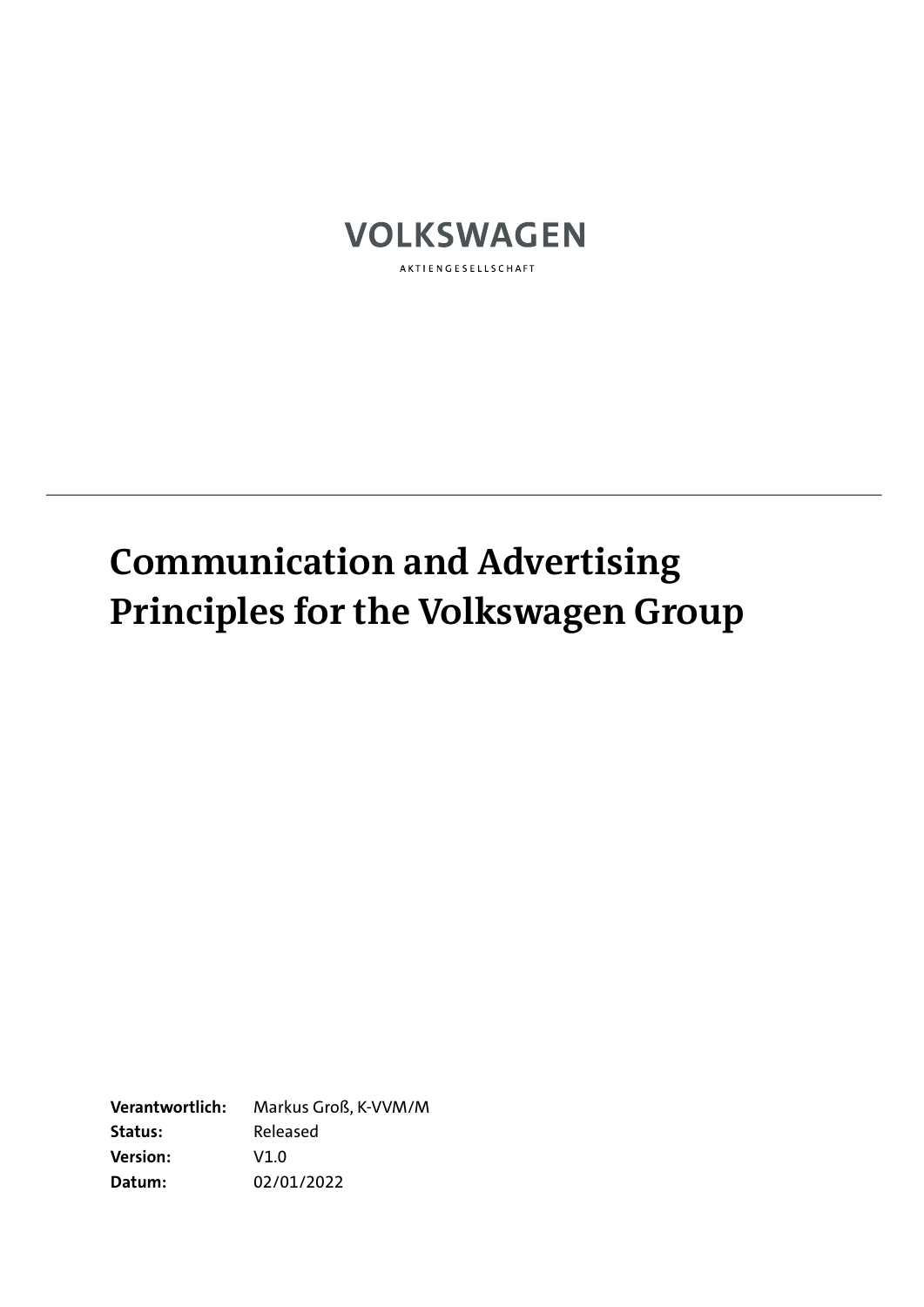## **Preface**

The following requirements specify the expectations that Volkswagen Group has for its business partners with regards to the provision of advertising and communication services for the Volkswagen Group and its brands. These requirements are considered the basis for successful relationships between Volkswagen Group and its partners. The requirements are considered the basis for successful execution of business relations between the Volkswagen Group and its partners.

## **Purpose and Motivation**

As a global player, the Volkswagen Group and its brands are committed to sustainable, transparent, and responsible management. This applies in particular to internal and external communications. Our employees, our customers, our stakeholders and the public rightfully deserve communication with respect, integrity and sincerity. Thus, every business partner involved in communicating on behalf of the Volkswagen Group has the responsibility to ensure that in our communication and advertising, both online and offline, human beings, animals and the environment are treated with utmost respect.

We are always aware, it is not only about our intention, but how the message is perceived in the consumer's mindset. We expect the application and observance of the advertising code and the decision table not only from all of our employees, but also from our business partners. Our business partners convey these principles, and the obligations they entail to their own employees as well as to their business partners. In addition, they can implement further rules.

#### **Scope and Coverage**

The following communication and advertising principles apply to all business relations between the Volkswagen Group and its business partners that are tasked with creating advertising and corporate communication, especially advertising and communication agencies. Furthermore, business partners must take appropriate steps to ensure that their own business partners comply with these requirements if they are involved in the creation of advertising and communication services for the Volkswagen Group and its brands.

#### **Preliminary Remarks**

The communication and advertising principles for business partners complement, among other things, the guidelines of the code of conduct and ensure that our communications, advertising activities and messages are in line with the ethical standards and corporate values of the Volkswagen Group. These principles are in line with our global standard, but also take into account the local and regional rules as well as other specificities such as cultural differences. In addition, the principles provide an overview of critical topics and representations that must be avoided in Volkswagen Group and its brands communication and advertising.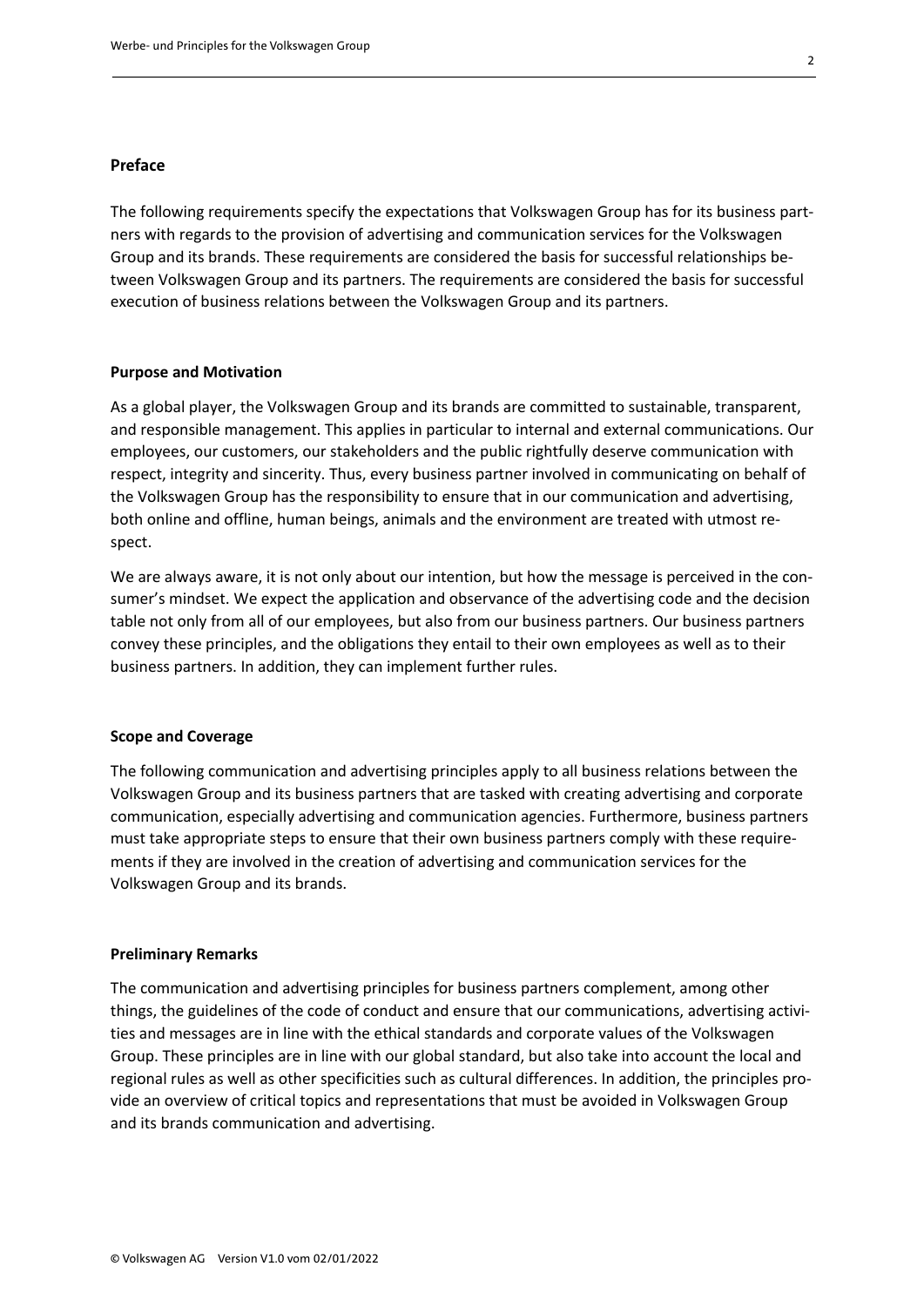## **Basic Rules**

#### **In particular, communication and advertising activities do not:**

- include, accept or tolerate any kind of racism
- abuse consumer confidence or exploit lack of experience or knowledge
- contain realistically appearing horror figures
- contain mutilated people
- ridicule people with disabilities in- stead of promoting their inclusion
- insult or disparage religious beliefs
- portray any act of violence or war
- portray the death of a person, including suicide
- present a risk of imitating dangerous behaviour (e.g. smartphone at the wheel presented as acceptable behaviour)
- disrespect the right of privacy
- infringe rights of third parties (e.g. image copyrights, intellectual property rights)
- name or portray competitors or competing products in a discrediting, inaccurate or disparaging way
- create fear or exploit misfortune and suffering

# **Volkswagen Group and its brands promotes the following guidelines which also its business partners should comply with:**

- When using symbols and images which have a basis in a local or indigenous culture, the company analyses the potential impact of commercialization of their symbol or image and obtains the informed consent of the representatives of this culture before using the symbols in product development or marketing processes.
- The material characteristics of the product, service or other subject of our advertising and communications are described, depicted or otherwise portrayed in a manner that is accurate and not false or misleading.
- Marketing campaigns are reviewed especially considering vulnerable groups and groups often likely to be discriminated or which need special protection (e.g. children) to ensure that the groups do not feel degraded or the target of hatred or discrimination.
- Within a communication and advertising campaign the risks and impacts of the used content and footage have to be identified, evaluated and supervised with special focus on vulnerable groups.
- Anyone who develops communication and advertising assets for Volkswagen Group must actively ensure that content is assessed and evaluated by competent, non-biased, multieyes principles.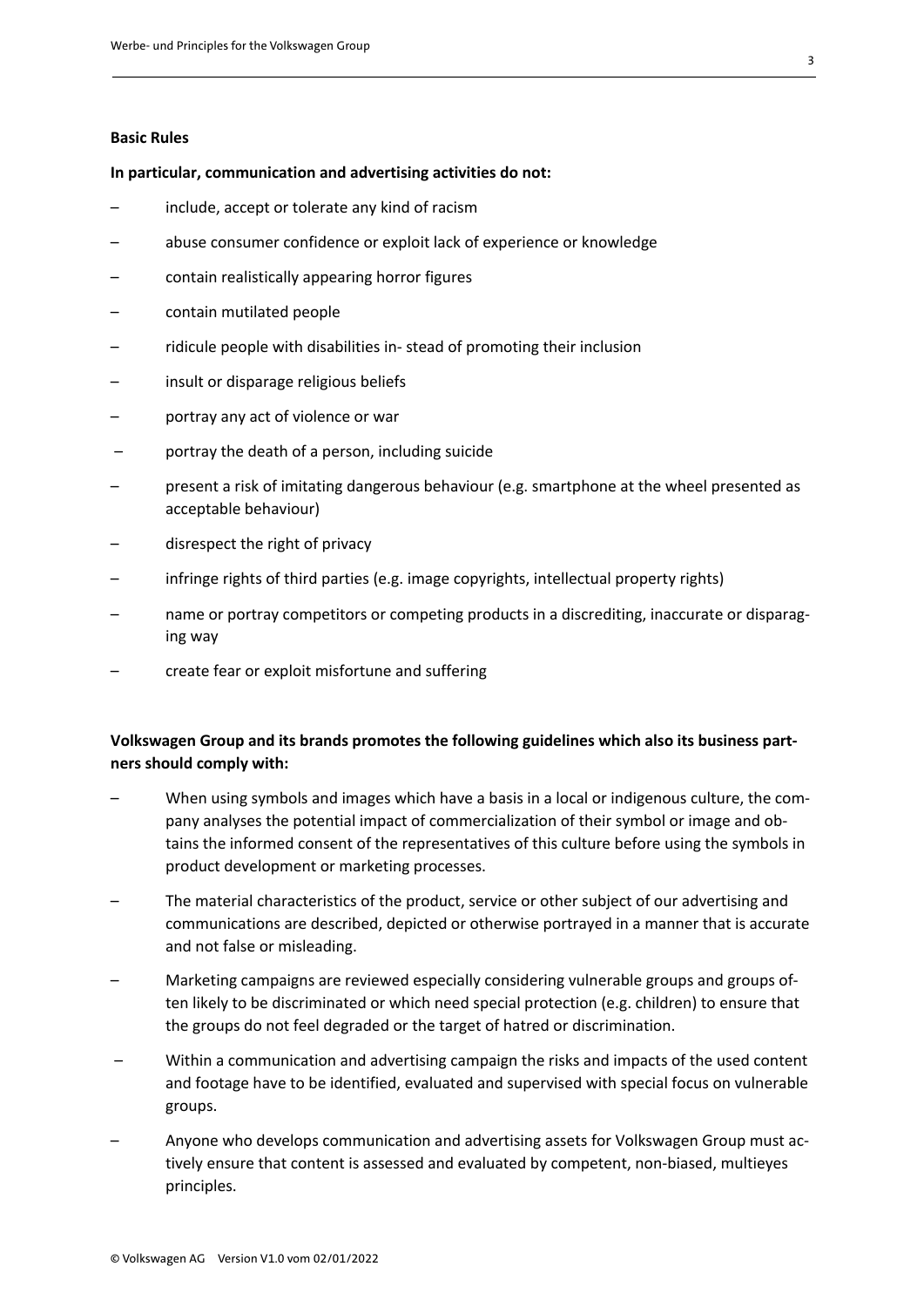– People whose names are officially associated or named with Volkswagen Group or its brands must be chosen based on their integrity first (reputation etc.) and be continuously checked. People who are not named are only checked in case of suspicion. This is particularly applied to: public figures, influencers or brand ambassadors.

#### **Disparagement and Discrimination**

#### **Communication and advertising activities do not contain, tolerate or stimulate:**

- discrimination against people because of their gender, sexual orientation, ancestry, ethnicity, origin, language, culture, religion, faith, political opinion, age, disability, or membership in a group or organisation
- degrading people because they are not in line with prevailing public perceptions in terms of their appearance, behaviour, characteristics or lifestyle
- any statements on violence or the trivialisation of violence towards people
- showing violence or dominant/ aggressive behaviour as acceptable
- the impression that a person's dignity is not respected or that people are being objectified
- the reducing of people to their sexuality or suggestions of their sexual orientation
- exaggerated nudity conveying a degradation of gender
- any depictions of sexual or porno- graphic nature
- stereotypes that imply that a gender or the identification with a nonbinary gender concept is inferior or unsuitable for the exercise of certain tasks or of a specific function

#### **Children and Young People**

#### **Communication and advertising activities do not contain, tolerate or stimulate:**

- any behaviour of children which is not in accordance with the child's natural expressions, like sarcasm for example
- children in dangerous situations, unless this is needed to explain safety features
- criminal acts or other misconduct
- children as sexual objects
- realistic scenes which might cause stress for or fear to children, e.g. accidents, family conflicts
- any direct offer motivating children to buy or consume a product or service
- any direct invitation from children or to children for persuading their parents or others to purchase the goods or services advertised
- abuse of the special trust that children have in parents, teachers and other people of trust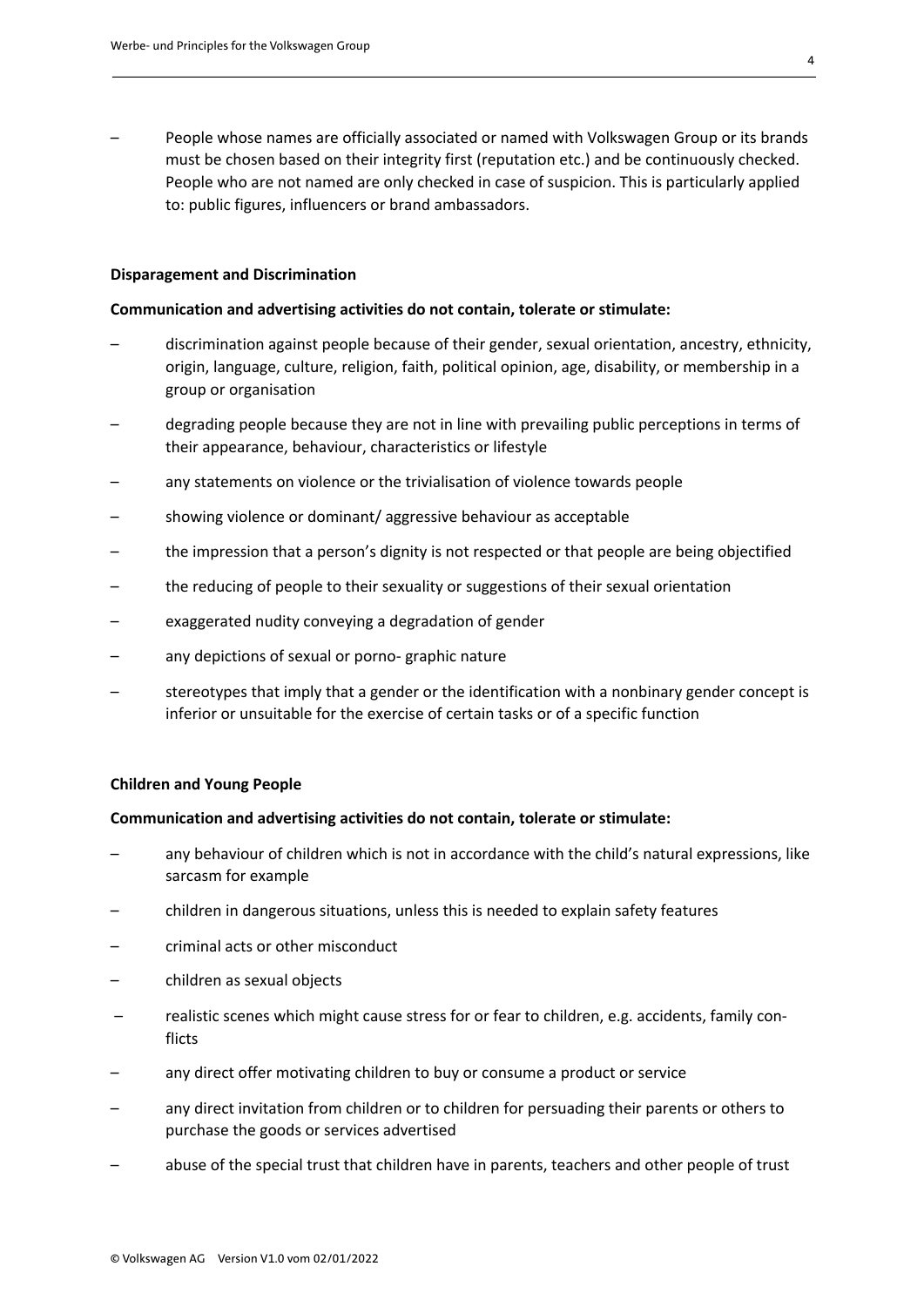## **Animals**

#### **Communication and advertising activities do not contain, tolerate or stimulate:**

- violence towards animals
- depictions of sexual or pornographic nature
- abusive behaviour towards animals as acceptable
- content in which animals are treated like objects

#### **Environment**

## **Communication and advertising activities do not contain, tolerate or stimulate:**

- violations of rules which protect the environment
- any kind of damage to the environment as acceptable
- any environment-related inadequate use of vehicles
- making fun of any behaviour aiming at environmental and resource protection

## **Environment and Placement**

Environment and placement significantly affect the perception of communication and advertising campaigns. Since media consumers are usually unaware of how advertising bookings work, there is risk that they will assume Volkswagen Group and its brands have deliberately chosen the environment in which a communication sits.

Accordingly, care must be taken in the selection of environments, the placing advertising material and the control- ling of campaigns.

At the same time, this must be reviewed regularly and optimized when necessary.

As a matter of principle, environments or placements that contain, tolerate or accept content in any form in particular the following categories should be excluded:

- racism
- sexism
- political extremism
- pornography
- child endangerment
- cruelty to animals